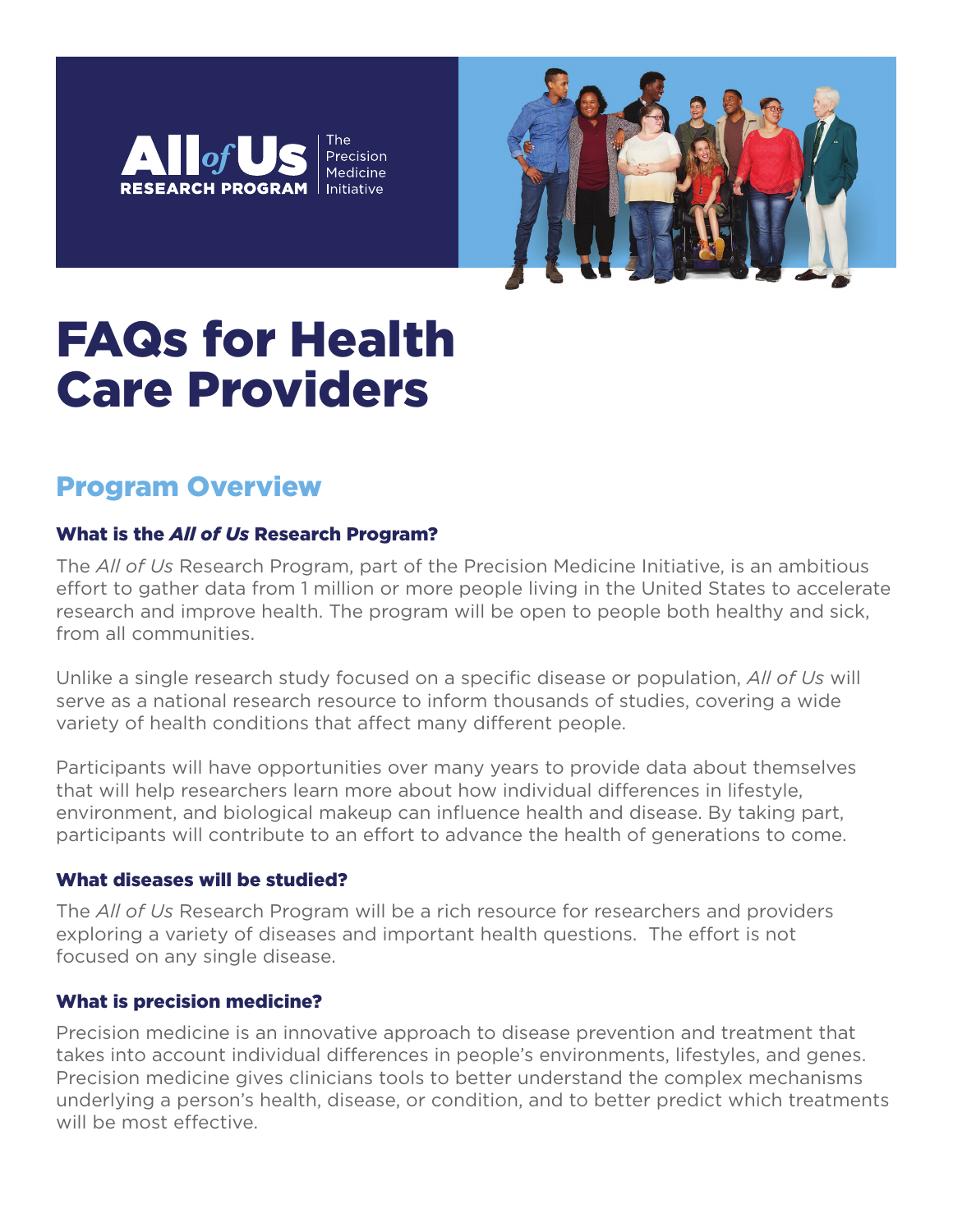#### Why is precision medicine important?

Precision medicine has the potential to dramatically improve the tools available to health care providers. It offers the research and medical community an opportunity to provide patients more individually tailored – and therefore more effective – treatments and prevention strategies.

Early successes of precision medicine include the development of targeted treatments for cancer and cystic fibrosis that were effective in patients who shared an underlying causal genotype, which resulted in improved outcomes for these patients. If we can expand these successes into other diseases, we can improve health outcomes for more patients.

## Patient Experience

#### Who is eligible to participate in All of Us?

Enrollment in the study will initially be open to those who live in the United States, are 18 years of age and older, are able to provide consent on their own, and are not currently incarcerated. The program will be open to people both healthy and sick, from all communities. Enrollment will be expanded to include children and other special populations in the future.

#### How would an interested volunteer sign up for the *All of Us* Research Program?

Participants may sign up directly on the program's website at **joinallofus.org** or through the *All of Us* mobile application. Volunteers will be asked to create an account, provide informed consent, and complete three initial surveys.

Participants may also sign up for the program through participating health care provider organizations (HPOs). A list of HPOs affiliated with the *All of Us* Research Program can be found here: *https://allofus.nih.gov/about/program-components/health-care-providerorganizations.*

#### What will be expected of those who participate?

Participants will be asked to complete surveys and share information about their health history, lifestyle habits, and environmental exposures over a number of years. Participants may also be asked to provide access to their electronic health records, and to go to a local enrollment center to have physical measurements taken and to provide blood and urine samples.

#### How much time will it take to enroll? To participate over time?

It takes about 20 minutes to join *All of Us*. Once an individual enrolls, he or she will choose when and how much to participate. We are thankful for participant involvement at any level.

Here are some example activities and how long they take:

- **Surveys:** We will ask the participant questions about their health, family, home, and work. Each survey takes about 5 to 10 minutes.
- **Physical Measurements:** We may ask a participant to be measured. This will take about 15 minutes.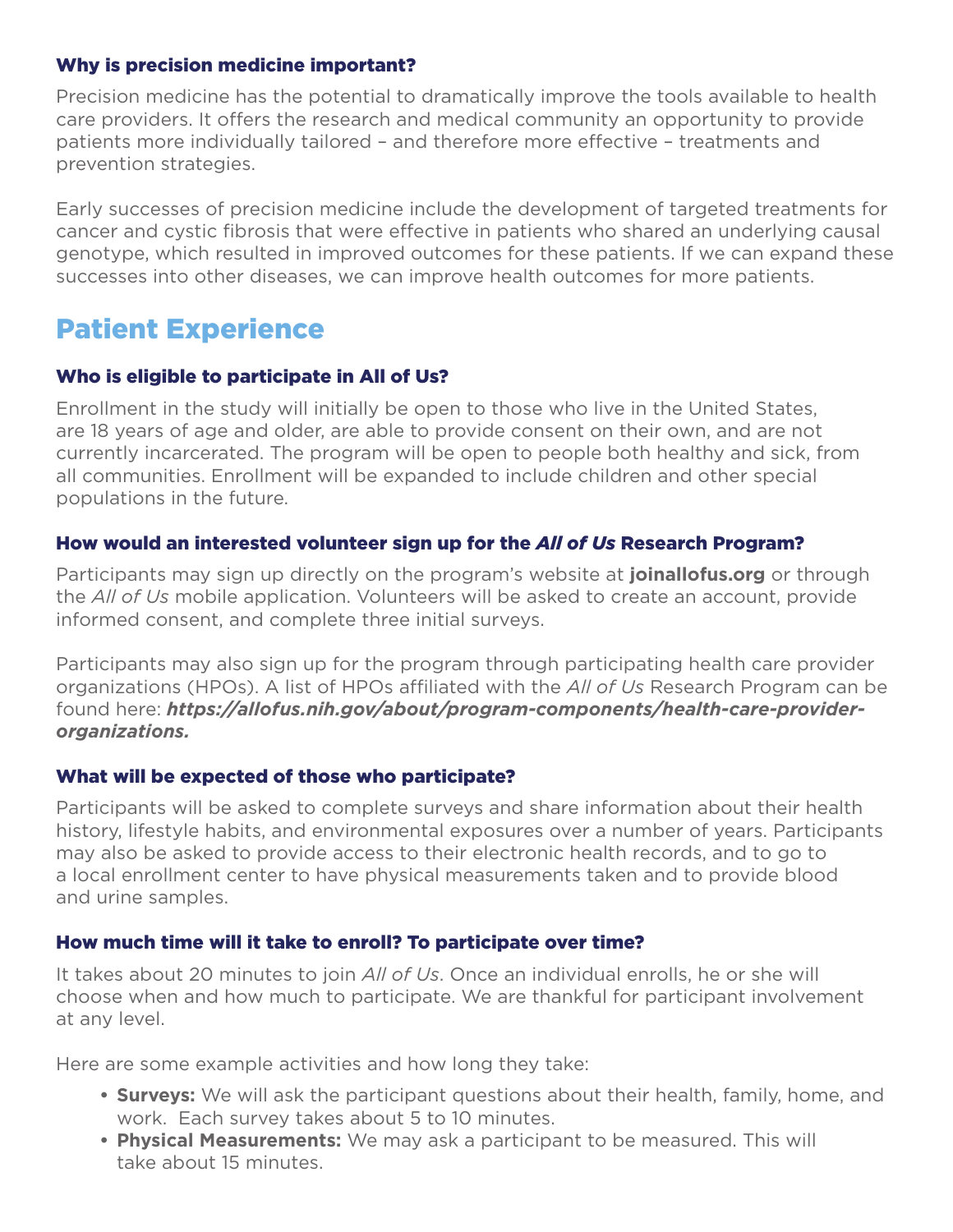**• Samples:** We may ask participants to give blood and urine samples. This will take about 10 minutes.

## Health Care Provider Role

#### If my patient decides to participate in the *All of Us* Research Program, will they be required to change providers?

No. *All of Us* is a research program and not a clinical care program. Participants will keep their current health care team if they decide to join *All of Us*. To participate, they may be asked to visit one of our affiliated clinics to provide physical measurements and biosamples, but this will not require them to change providers.

#### If my patient decides to participate in the *All of Us* Research Program, will researchers contact them directly or ask them to do things?

No. Communications with participants will come from the *All of Us* Research Program. From time to time, the program may send participants new surveys or offer other ways for them to share information about their health.

#### Will you continue to enroll participants after you reach the million participant goal?

*All of Us* hopes to continue enrolling volunteers after reaching a million participants.

#### If my patient decides to participate in the *All of Us* Research Program, will I be responsible for taking their physical measurements and collecting biosamples?

Unless you are a health care provider in one of the participating health care provider organizations (HPOs), providers are not responsible for taking their patients' physical measurements or collecting biosamples. If a participant is asked to provide measurements and biosamples, they will be directed to a local site for measurements and sample collection.

If you work in one of the health care provider organizations (HPOs) affiliated with the *All of Us* Research Program, your organization may ask you to take the physical measurements, and you may be responsible for ordering the collection of the biosamples at your organization's dedicated *All of Us* collection site. A full list of participating organizations can be found here: *https://allofus.nih.gov/about/program-components/ health-care-provider-organizations*

#### Will my patients have access to results and data from the study? Will they share that information with me?

Participants will have access to their own data along with summarized results from across the *All of Us* Research Program. All of Us will not communicate directly with a participant's health care team, but participants may choose to share *All of Us* information with their health care provider.

#### How will the *All of Us* Research Program affect the way I treat and interact with my patients?

The *All of Us* Research Program should not affect the way you treat and interact with your patients in the short term. However, by launching a study of the size and scope of the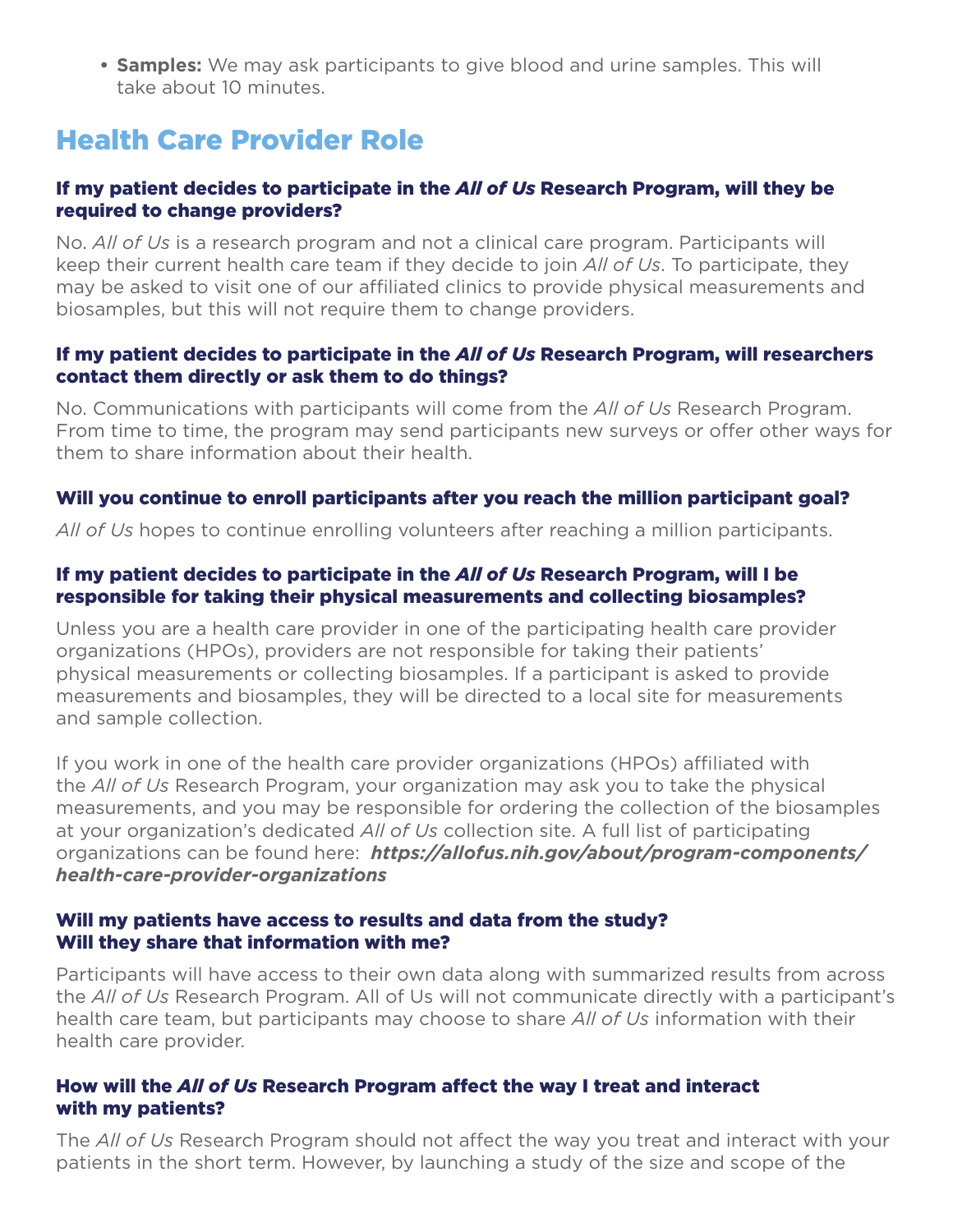*All of Us* Research Program, we hope to accelerate our overall understanding of disease prevention, onset, progression, treatment response, and health outcomes, which may affect clinical practice in the future.

#### What resources are available to keep me informed about the program and its progress?

The *All of Us* Research Program is developing materials to help inform providers about precision medicine and the *All of Us* Research Program. These materials include Frequently Asked Questions (FAQs), one-page handouts, and continuing education courses for both physicians and nurses. An online portal will have a number of patient-facing educational materials that can help inform potential volunteers about the *All of Us* Research Program.

#### What happens if by participating in All of Us, my patient finds out they have a previously undetected disease? Is there a treatment plan or resources available for my patient?

*All of Us* is a research study. We will not provide health care, nor interfere with existing relationships between providers and your patients. We will share educational materials about certain illnesses, and participants will have the opportunity to share information they receive from the program with their health care provider.

#### What opportunities are there for providers to learn more (outside of the materials currently in development, e.g. CME/CNE modules and the provider FAQs)?

As the provider community is critical to the success of the *All of Us* Research Program, it is our goal to ensure that the community is educated and informed. In addition to making resource materials available and continually updated, *All of Us* staff will be engaging with the provider community through webinars, conferences, and consultation with provider organizations to ensure that educational needs are being met.

#### What do I do if I have more questions that aren't answered by these FAQs?

If you have additional questions about the *All of Us* Research Program or about the Precision Medicine Initiative more broadly, please visit **joinallofus.org**. You are also welcome to email us at **help@joinallofus.org**.

## Data

#### How will the sharing of health records be facilitated? What is a provider's role in sharing the electronic health data with the NIH?

Our affiliated health care provider organizations have protocols to securely transfer a participant's medical data to the *All of Us* Research Program. If you are a member of a participating HPO, your patient will simply need to give their consent for the EHR transfer.

Participants who do not enroll through one of our affiliated providers will be able to share their electronic health records with us in the future through the *Sync for Science* program, which is still in development. We anticipate that participants will be able to facilitate this data transfer via our website or app. We will share further details of the *Sync for Science* program as they become available.